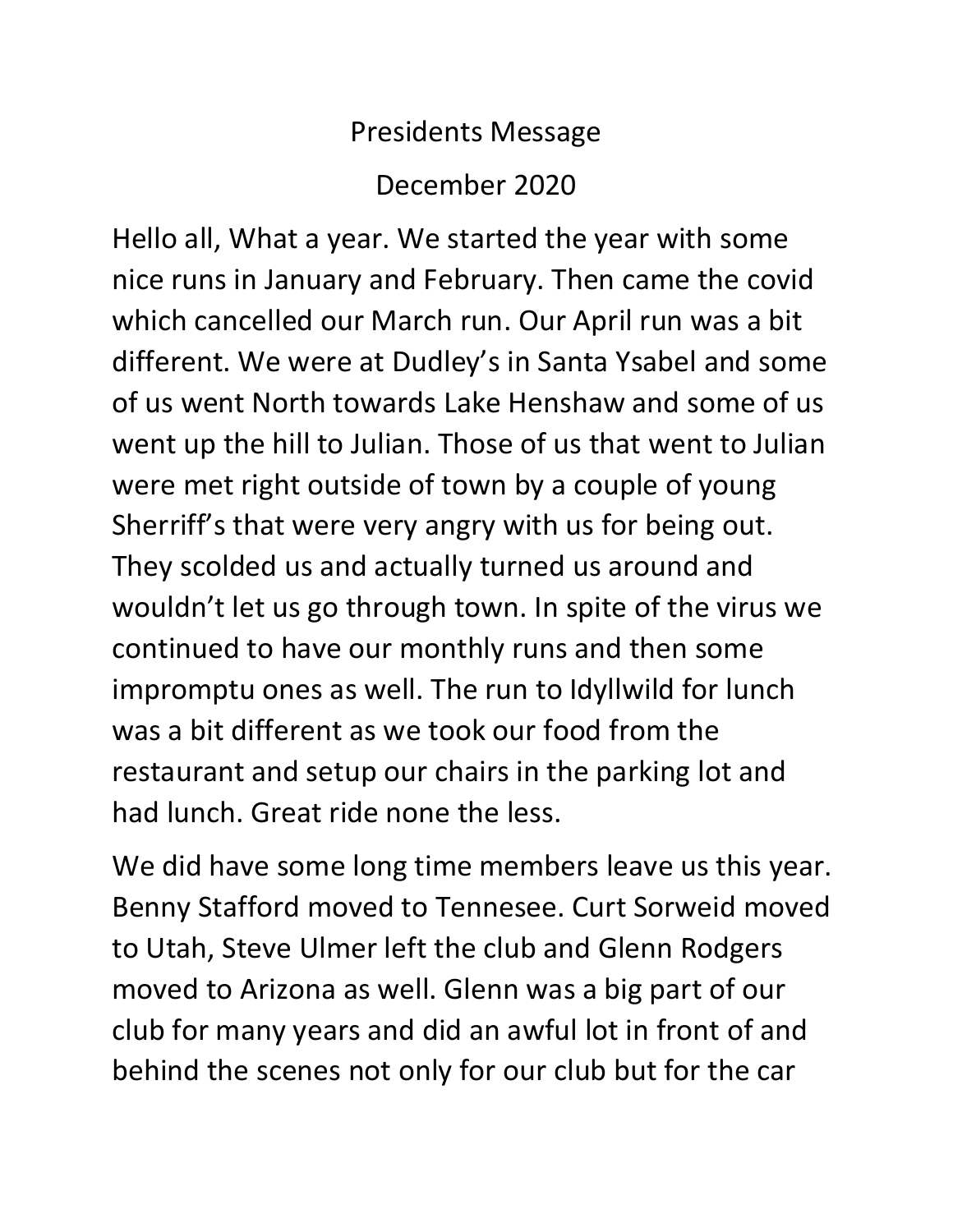community in general here in San Diego. Whether in his Ranchero or his Cobra he was always around and always a pleasure. All these guys are surely missed.

We did get some new members though and had some members come on a few of the runs that we hadn't seen for a bit so that was great. Our Christmas party was quite different as was many things this year. We setup tables outside for a lunch and had a socially distant gift exchange.

Ed Melvin was presented the Tim Crain award for 2020 so congratulations to Ed.

Unfortunately, we couldn't put on our 5<sup>th</sup> Annual Car Show this year but it wasn't for a lack of trying. The plan right now is for May of 2021.

I learned how important the rest of the board members are this year. Everything that we were able to do this year was definitely a group effort. Our Vice President Mark Coulter was the anchor this year. His emails about doing runs throughout the year just kept coming. We did discover his favorite road of all time is Highland Valley as most of the runs started or finished on it! It is a great road. When Glenn left Mark's wife Julie Coulter stepped up to take on Glenn's duties as Treasurer and we all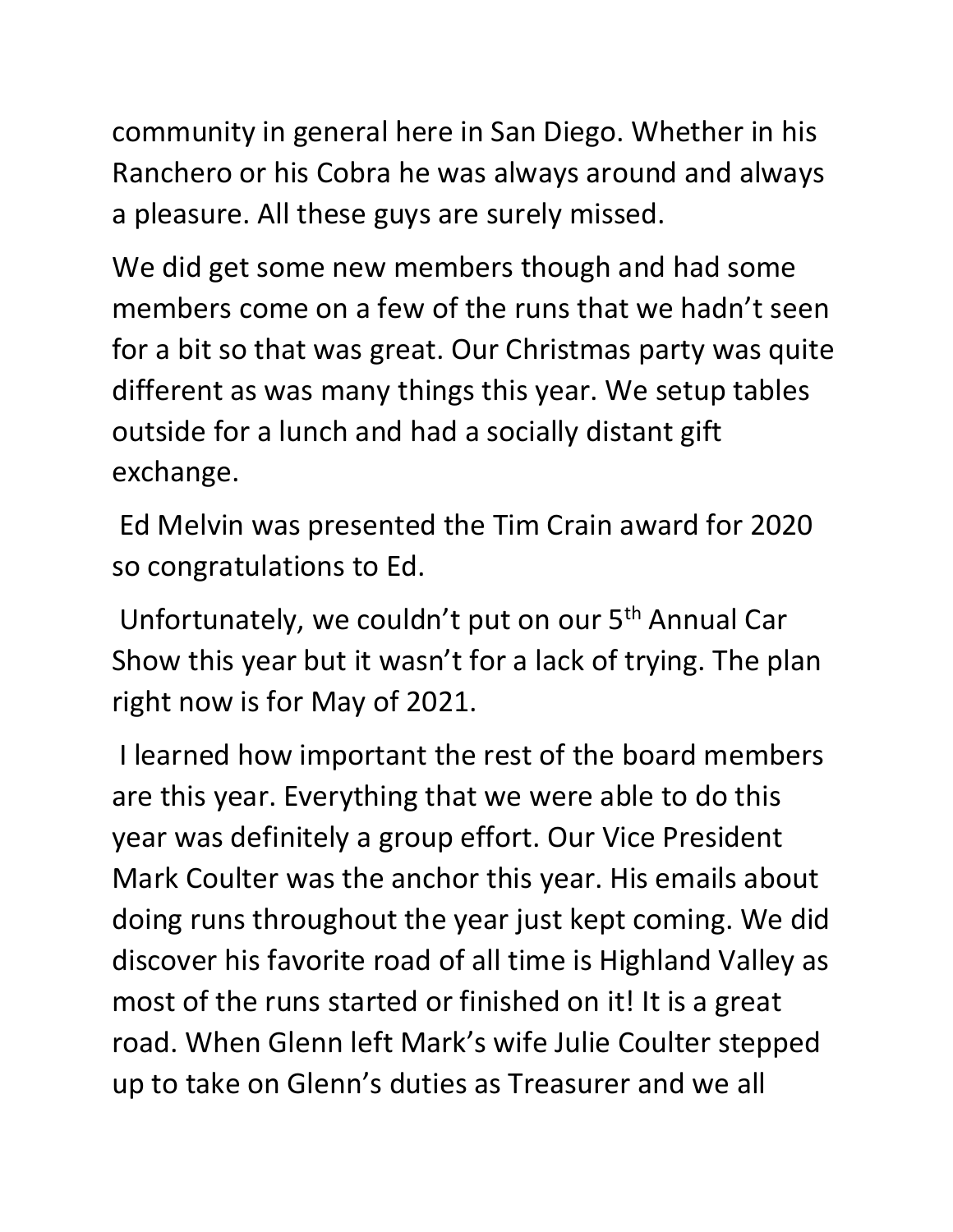found out there was quite a bit more he did that Julie jumped into. Eric Zucker is our website guru and was able to work through some technical issues this year and maintain at best as he could and put together the virtual meetings as well. Mark Miller kept things organized with his meeting reports and keeping us on the right path on a few of the runs…. Our Past President Ron Lawrence was always at the meetings and ready to help. Our Facebook guy Jerry Bennet had a slow year as the car show scene never took off and laying low was his theme this year.

I feel like I have to mention that we lost Saul Sotello this year. He was such an enthusiastic car guy and such a good time to hang out with. He would have been our Vice President for 2021 I'm sure.

We will start the year without a Vice President. Probably due to the uncertainty of what's coming our way in 2021. If anyone decides they would like to help please contact our New President Mark Coulter. The rest of the Board members have stayed on for 2021 so for that we can be grateful.

For me I need to thank my wife Joanne for being there for me and I want to give a big shout out to the Board for everything they do and to all the members for being a